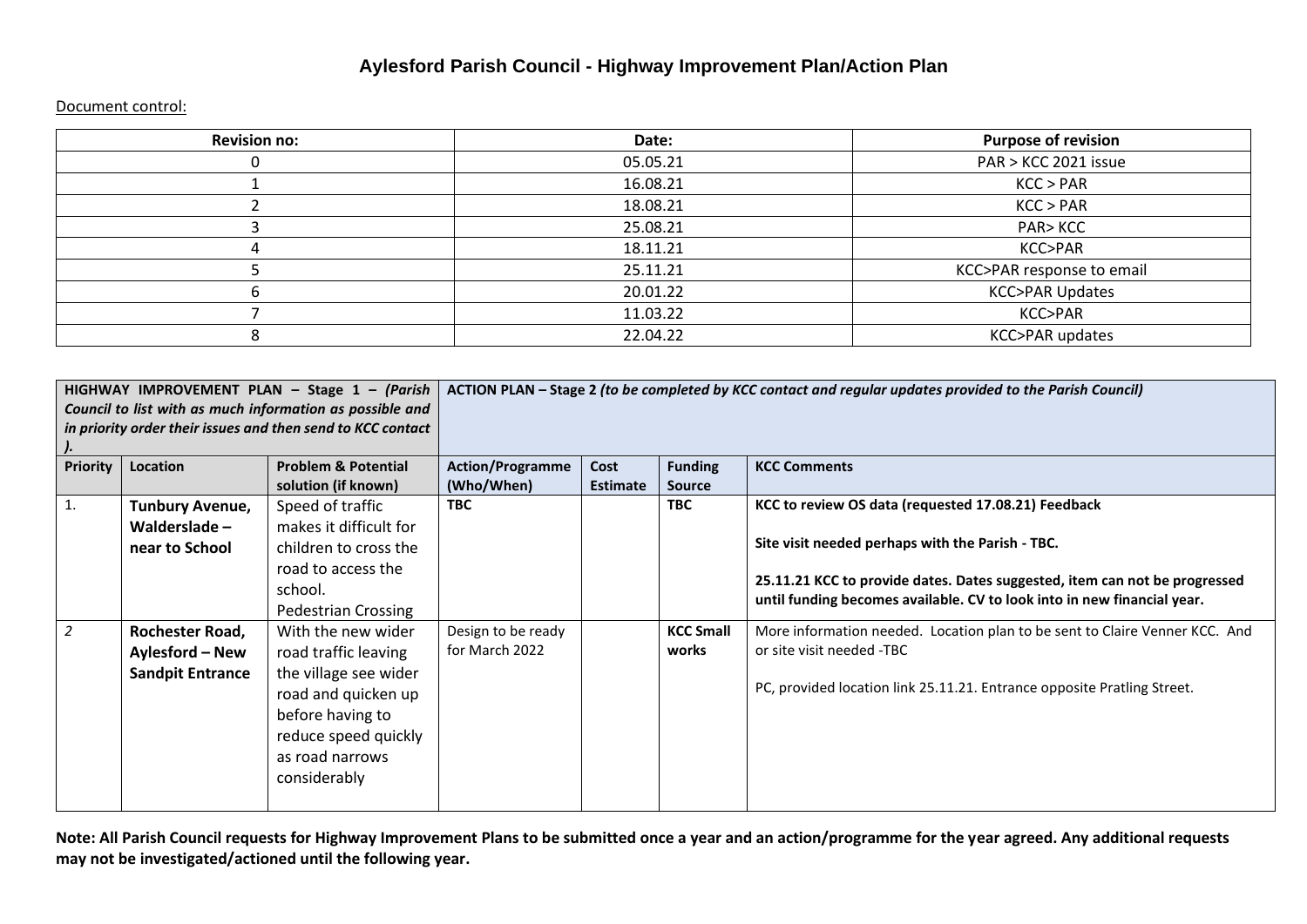## **Aylesford Parish Council - Highway Improvement Plan/Action Plan**

|                |                                                                   | following the<br>entrance<br>Speed restrictions<br>and reminders to<br>drivers not to<br>increase speed either<br>through signage or<br>some other method.                                                                      |                                            |                                  | Signage present but in poor condition and dirty it is blocked by weight limit sign.<br>KCC will look to fund a new sign and a SLOW marking 22/23.                                                                                                                                                                                                                                                                                                     |
|----------------|-------------------------------------------------------------------|---------------------------------------------------------------------------------------------------------------------------------------------------------------------------------------------------------------------------------|--------------------------------------------|----------------------------------|-------------------------------------------------------------------------------------------------------------------------------------------------------------------------------------------------------------------------------------------------------------------------------------------------------------------------------------------------------------------------------------------------------------------------------------------------------|
|                |                                                                   |                                                                                                                                                                                                                                 | Design complete<br>and ordered<br>07.01.22 |                                  |                                                                                                                                                                                                                                                                                                                                                                                                                                                       |
|                |                                                                   |                                                                                                                                                                                                                                 |                                            |                                  | In progress - Due for installation Spring 2022                                                                                                                                                                                                                                                                                                                                                                                                        |
| 3              | <b>Forstal Road at</b><br>entrance to<br><b>Aylesford Village</b> | HGV's, large vehicles<br>and significant<br>numbers of cars use<br>the road through the<br>village as a cut<br>through to access<br>other road networks.<br>Closing the road one<br>way could ease these<br>particular problems | <b>April 2022</b>                          | <b>KCC SW</b>                    | Would the Parish like a quote for this survey with a view to fund this?<br>25.11.21. PC do not wish to fund this survey.<br>11.03.22 - KCC to fund HGV counts to be commissioned in April 2022. Delayed<br>due to survey programming. Arranged for May 2022.                                                                                                                                                                                          |
| $\overline{4}$ | <b>Blue Bell Hill Slips</b>                                       | HGV parking issue.                                                                                                                                                                                                              | <b>Jan 2021</b>                            | <b>KCC Small</b><br><b>Works</b> | Claire Venner to discuss options with Programme and District Manager and Kent<br>Police - complete<br>18.11.21 Option to install a clearway shared with PC and Member. Awaiting<br>acceptance of option.<br>25.11.21 PC confirmed they have no funding available for any changes here.<br>Options ongoing and KCC are in receipt of the TRO - prohibition of moving<br>vehicles. KCC to investigate legality of order and enforcement opportunity and |

**Note: All Parish Council requests for Highway Improvement Plans to be submitted once a year and an action/programme for the year agreed. Any additional requests may not be investigated/actioned until the following year.**